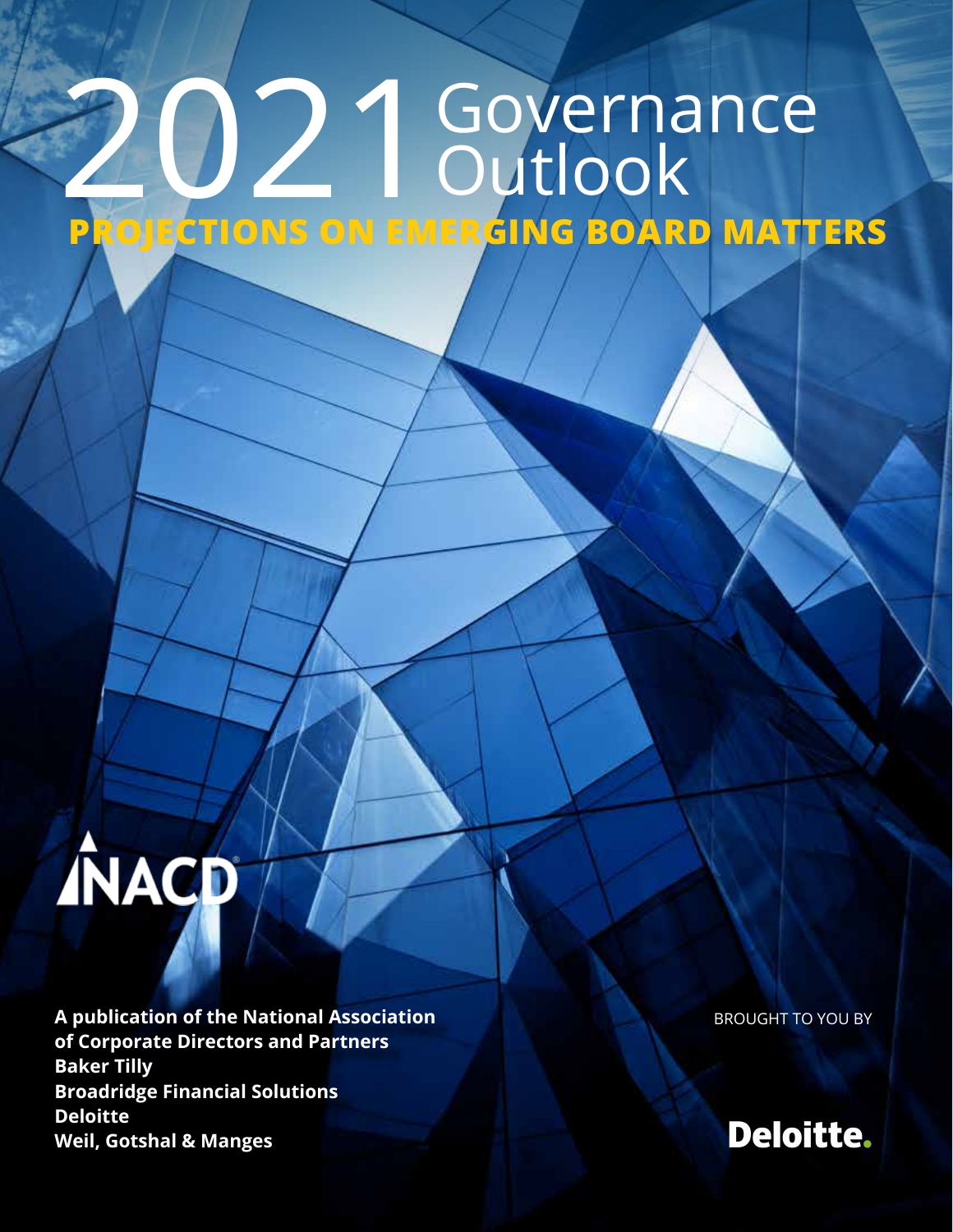Support for the *2021 Governance Outlook: Projections on Emerging Board Matters* was provided by the following partners, who were instrumental in the formulation of this publication: Baker Tilly Broadridge Financial Solutions Deloitte Weil, Gotshal & Manges

#### **ABOUT THIS REPORT**

The *2021 Governance Outlook: Projections on Emerging Board Matters* is designed to give corporate directors and senior executives a comprehensive overview of major business and governance issues that are likely to demand board focus over the coming year. The report begins with an introduction from NACD that highlights survey findings about leading board priorities for 2021 and follows with five partner contributions that provide distinct insights and projections on the following themes: strategic business risks, legal risks, data privacy, M&A oversight, and virtual shareholder engagement.

Each partner contribution provides (1) an overview of key trends in a particular area of governance, (2) an outlook for how those trends will play out in 2021, and (3) relevant implications and questions for boards to consider. The *2021 Governance Outlook: Projections on Emerging Board Matters* is designed as a collection of observations to help corporate boards to prioritize their focus in 2021 and increase their awareness of emerging issues through both detailed topical analysis and coverage of broader governance implications.

National Association of Corporate Directors

© Copyright 2020, National Association of Corporate Directors. All rights reserved.

Except as permitted under the US Copyright Act of 1976, no part of this publication may be reproduced, modified, or distributed in any form or by any means, including, but not limited to, scanning and digitization, without prior written permission from NACD.

This publication is designed to provide authoritative commentary in regard to the subject matter covered. It is provided with the understanding that neither the authors nor the publisher, the National Association of Corporate Directors, is engaged in rendering legal, accounting, or other professional services through this publication. If legal advice or expert assistance is required, the services of a qualified and competent professional should be sought.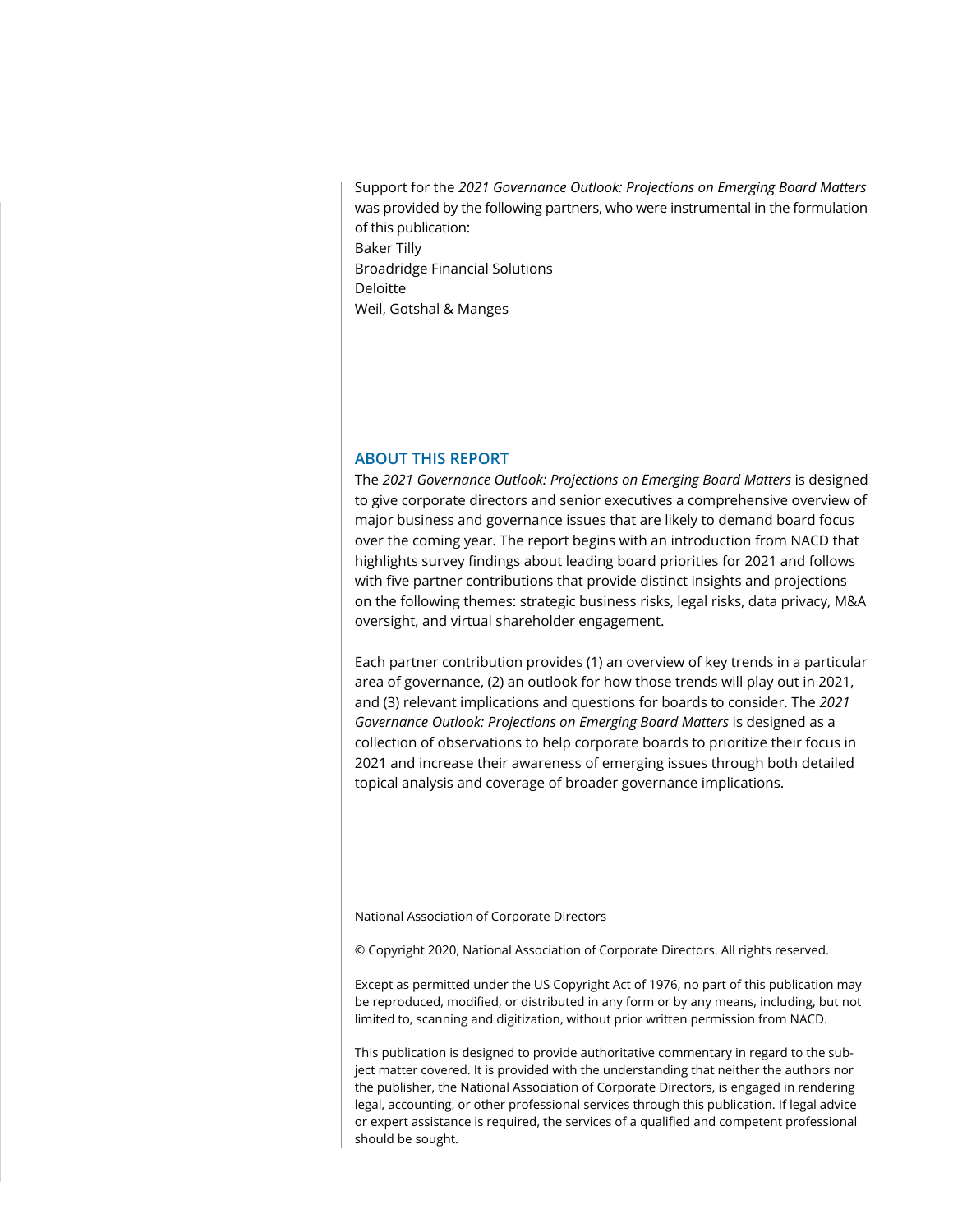## **Contents**

| By Andrew Lepczyk, NACD                                                                                                                                      |
|--------------------------------------------------------------------------------------------------------------------------------------------------------------|
| By Erich Bergen, Ann E. Blakely, Jeff Jorge, Mark Ross, Raina Rose<br>Tagle, Frank Walker, and Kim Wylam, Baker Tilly                                        |
| By Dorothy Flynn, Broadridge Financial Solutions                                                                                                             |
| By Daniel P. Frank, Deloitte & Touche LLP                                                                                                                    |
| <b>Strengthening Board M&amp;A Oversight in an Uncertain Time34</b><br>By Trevear Thomas, Joel Schlachtenhaufen, Andrew Wilson, Annie<br>Adams, Deloitte LLP |
| Board Oversight 2021: "Mission Critical" Risks and the<br>By Adé Heyliger, Lyuba Goltser, and Ellen Odoner, Weil, Gotshal & Manges                           |
|                                                                                                                                                              |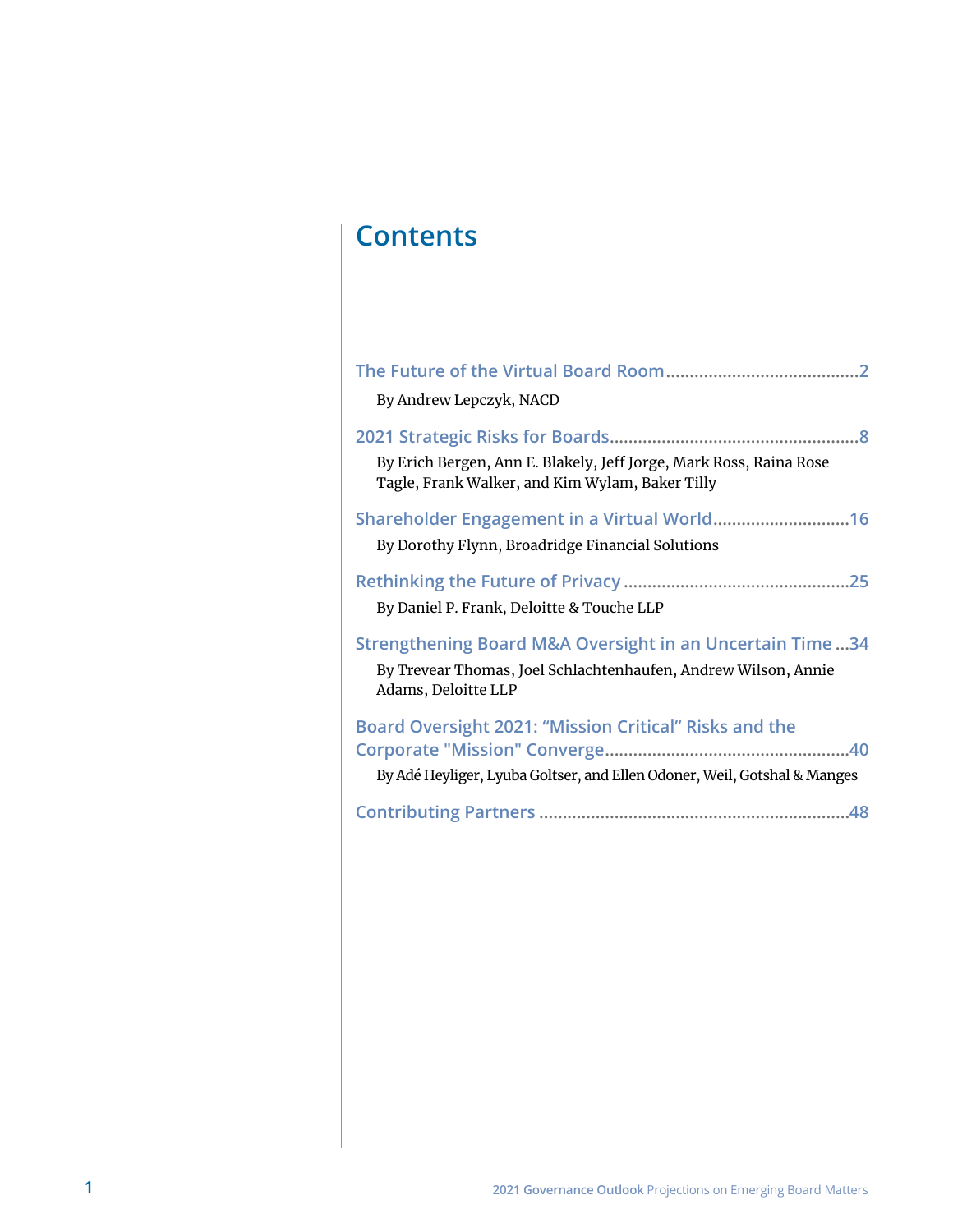### <span id="page-3-0"></span>**Rethinking the Future of Privacy**

Preparing the Board for Growing Consumer Privacy Expectations

**Daniel P. Frank, Deloitte & Touche LLP**

Prior to the effective date of the European Union's General Data Protection Regulation (GDPR)<sup>1</sup>, privacy was largely viewed as a "compliance" exercise, with the ramifications for a lack of "compliance" rarely, if ever, necessitating board-level attention. But when the GDPR became effective, the role of the board in consumer privacy changed significantly, whether you were a European Union-based company or not. In what seemed like the blink of an eye, the impacts of noncompliance suddenly mattered and could not be ignored. The privacy world hasn't been the same since, and it may never be the same again.

Boards must continue to educate themselves on cyber risk and privacy concerns as they work to maintain oversight and provide guidance to their management teams. Boards should be aware of four emerging privacy trends that will impact how they can help organizations manage ever-increasing consumer privacy expectations:

#### **KEY PROJECTIONS**

#### **1. The global proliferation of privacy laws and regulations will continue.**

GDPR ushered in a new era in privacy laws and regulations with "copycat" laws and regulations proliferating both domestically and globally. The California Consumer Privacy Act (CCPA)<sup>2</sup> has forced US-based organizations that may not have had to comply with the GDPR to fundamentally rethink their approach to privacy. CCPA-like laws are popping up in the United States at a rapid pace, with 27 out of 50 US states having passed or proposed a full-state privacy law.3 It likely won't be long before each of the 50 states has some version of this law, making the requirements of the CCPA the new "norm."

The proliferation of privacy laws and regulations, however, does not stop here in the United States. The implementation of laws similar to the GDPR has and will continue to spread globally, as well. Brazil, for example, has passed Lei Geral de Proteção de Dados ("LGPD"), a directive that clearly took inspiration from the GDPR.4 Australia, Japan, South Korea, Thailand, Chile, New Zealand, and India have also recently passed or proposed GDPR-like privacy laws. According to a report from Gartner, by 2023, 65 percent of the world's population will have its personal data covered under modern privacy regulations, up from 10 percent in 2020.5

Gone are the days when organizations only had to worry about privacy laws in effect in Europe. It won't be too long before adherence to GDPRlike requirements are a necessary part of doing business globally.

Boards must continue to educate themselves on cyber risk and privacy concerns as they work to maintain oversight and provide guidance to their management teams.

<sup>&</sup>lt;sup>1</sup> See "[What is GDPR, the EU's new data protection law?"](https://gdpr.eu/what-is-gdpr/#:~:text=The%20General%20Data%20Protection%20Regulation,to%20people%20in%20the%20EU.) on gdpr.eu.

<sup>2</sup> See ["California Consumer Privacy Act \(CCPA\)"](https://oag.ca.gov/privacy/ccpa) on oag.ca.gov.

<sup>3</sup> Sarah Rippy, "[US State Comprehensive Privacy Law Comparison](https://iapp.org/resources/article/state-comparison-table/)," on iapp.org.

<sup>4</sup> Read the law in English translation: [Brazilian General Data Protection Law](https://iapp.org/media/pdf/resource_center/Brazilian_General_Data_Protection_Law.pdf).

<sup>5</sup> Susan Moore, ["Gartner Predicts for the Future of Privacy 2020,](https://www.gartner.com/smarterwithgartner/gartner-predicts-for-the-future-of-privacy-2020)" January 20, 2020.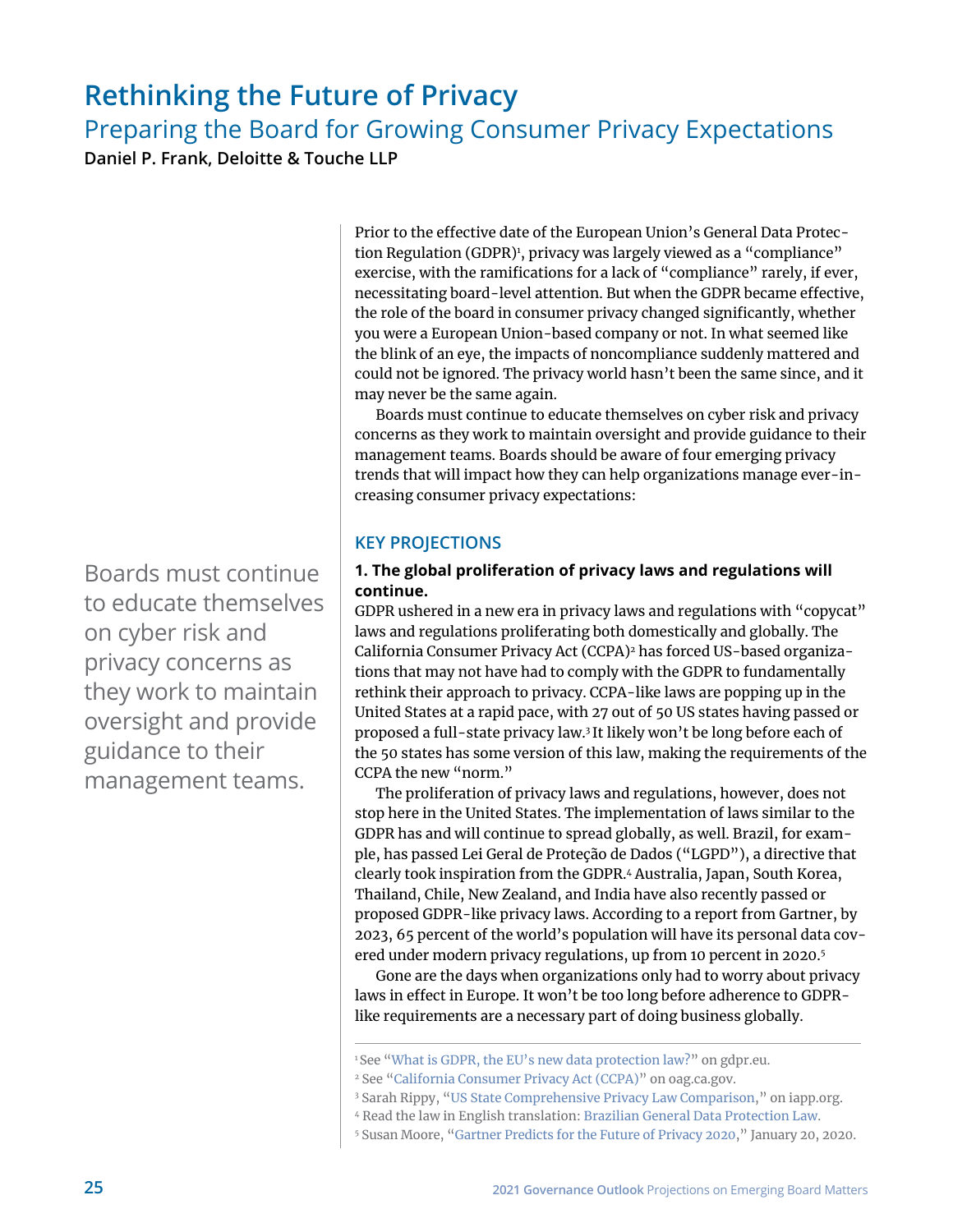#### **2. There will be an increased focus on data ethics vs. compliance with privacy laws.**

While the global proliferation of privacy laws and regulations is certainly garnering organizations' attention, a more important fundamental shift in leading organizations' philosophy on privacy might have an even bigger impact on your business. According to Salesforce's third *State of the Connected Customer* report, 70 percent of consumers strongly associate transparency with trust while 58 percent of consumers are comfortable with relevant personal information being used in a transparent and beneficial manner.<sup>6</sup> Therefore, increasingly, leading organizations are not just putting privacy capabilities (people, process, and technology) in place because a privacy law or regulation says they have to (i.e., to comply). These organizations are implementing leading privacy practices because they believe consumer trust is instrumental in effectively executing their business strategy and establishing a competitive advantage. Consumer trust, from a privacy perspective is based primarily on two increasingly important organizational data-ethics necessities: full transparency and complete control.

Full transparency means that forward-looking organizations have no secrets when it comes to their consumers' privacy. These organizations are very clear about what personal information they are collecting from their consumers, why they are collecting it, how they are using it, with whom they are sharing it, whether they are selling it (and to whom), where they are sending it (geographically), and how long they are going to keep it. Complete control means that these organizations are putting consumers in full control of how their personal information is shared, sold, moved, or otherwise used. As outlined in the graphic on page 27, this transparency from the organization and the control that the consumer has over their own data helps to balance the data value versus risk equilibrium and increases consumer trust. This allows organizations to do more with their consumers' information, including using it for advanced data analytics, digital marketing and advertising, personalization of consumer experience, and data monetization.

<sup>6</sup> See Salesforce, *[Third Edition: State of the Connected Customer](https://c1.sfdcstatic.com/content/dam/web/en_us/www/assets/pdf/salesforce-state-of-the-connected-customer-report-2019.pdf)* (2019).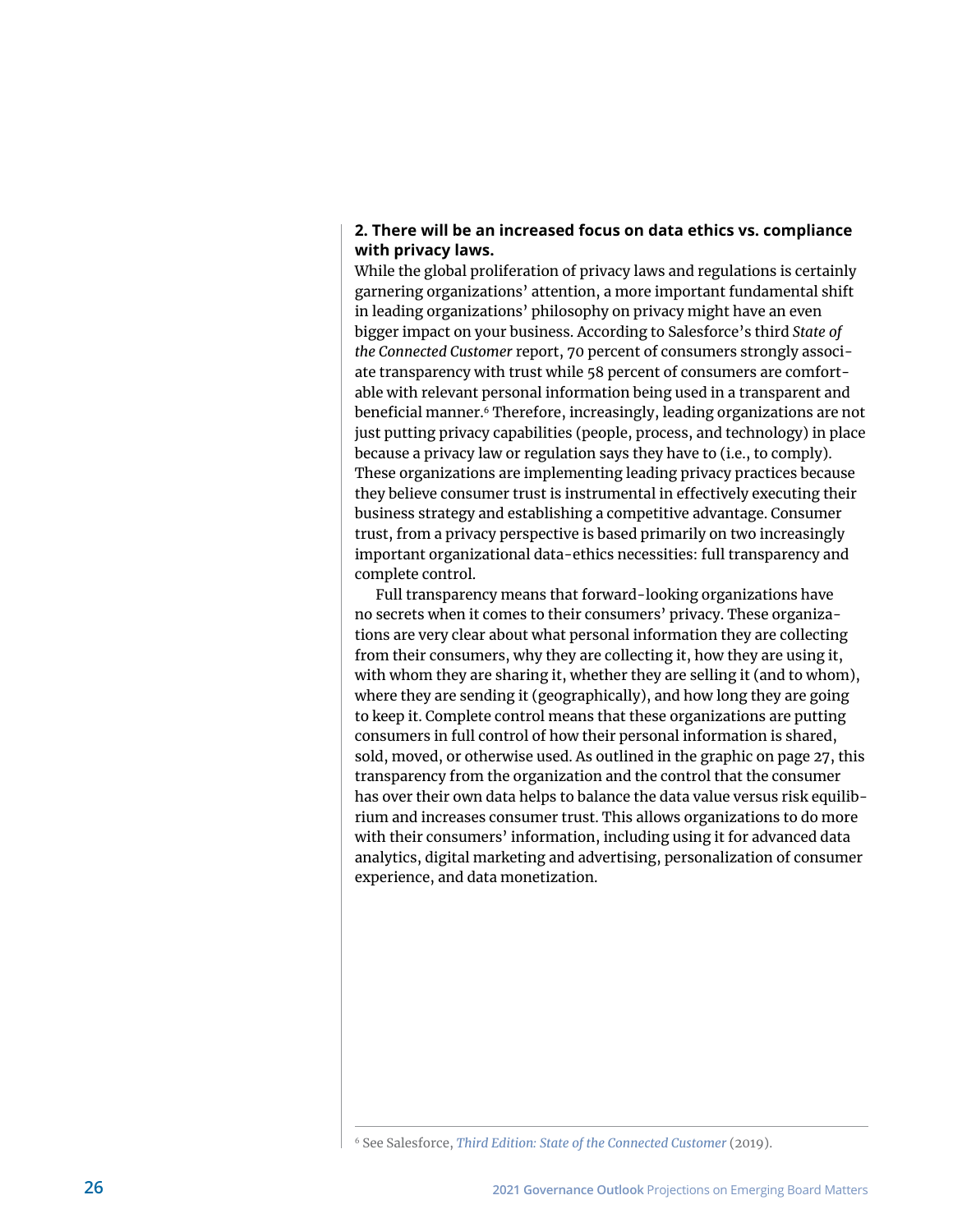

#### $31112$   $311223$   $301213$   $30124$   $30124$   $30124$   $30124$ **Privacy in the Digital Age Requires Balancing Value and Risk**

Source: Deloitte.

**3. Emerging technology will rely heavily on personal information.**

Why are leading organizations focusing on the ethical use of personal information vs. merely focusing on legal and regulatory compliance? The answer is simple: to compete (and candidly, to survive) in today's business world, organizations, regardless of their industry, need to have a substantial focus on emerging technology innovations. As outlined in the graphic on page 28, personal information now powers technology innovation.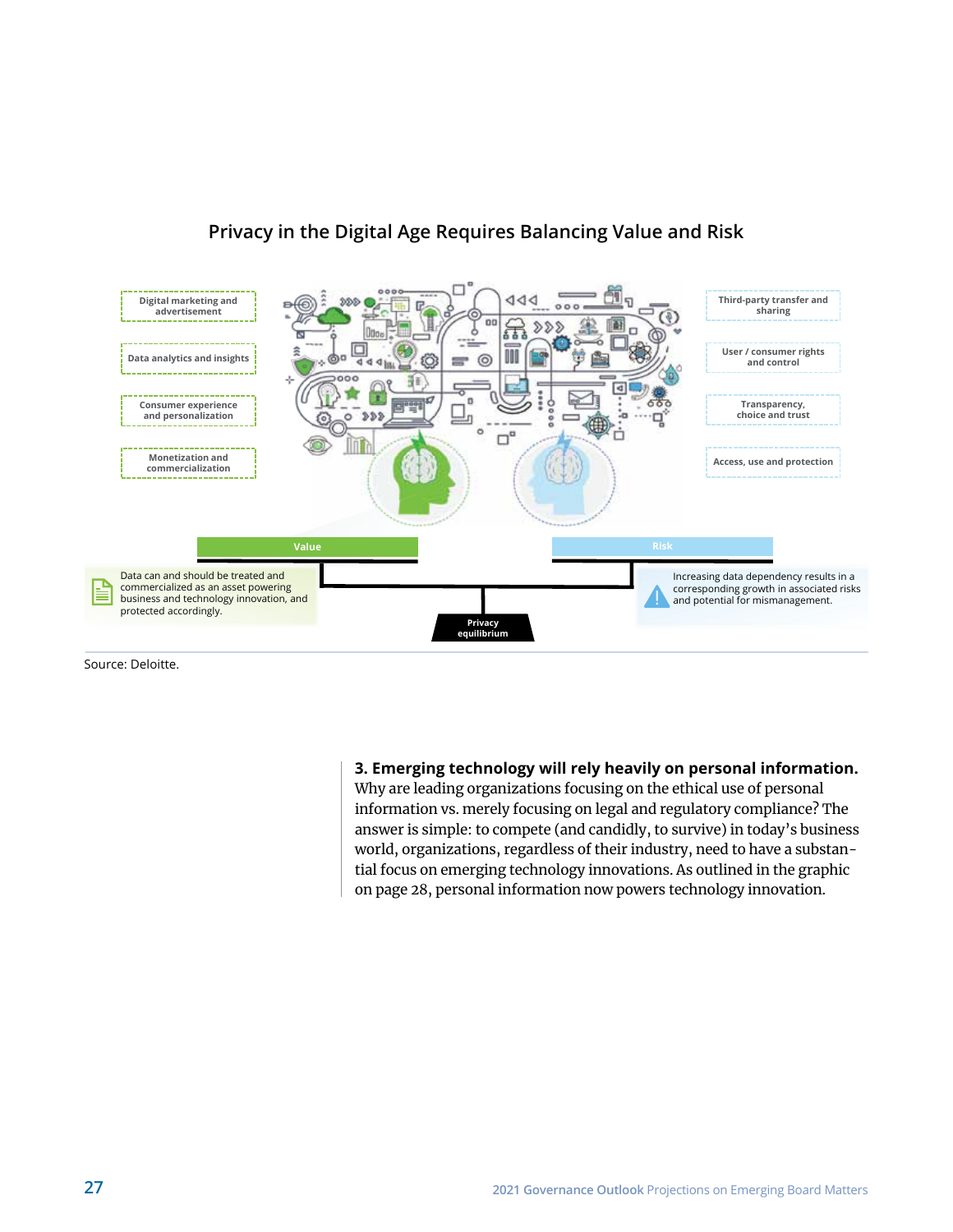As a result of the availability of personal information, we have witnessed the rapid rise of technologies such as artificial intelligence (AI) and machine learning (ML), the Internet of Things (IoT), ad tech and mar tech, fintech, telehealth, etc. These technologies were developed to take advantage of vast quantities of available personal information. Technologies such as these have created unprecedented business opportunities such as data-driven consumer journeys, hyper-personalized shopping experiences, consumer behavior monitoring, and digitized loyalty programs, among others.

#### Personal information powers both business and technology innovation **Personal Information Powers Both Business and Technology Innovation**



Source: Deloitte.

- 7 Andrew Busby, "[New PwC Survey Reveals Consumer Data Is the Most Highly Valued,](https://www.forbes.com/sites/andrewbusby/2019/03/04/new-pwc-survey-reveals-consumer-data-is-the-most-highly-valued/?sh=6c405f70640c)" *Forbes*, March 4, 2019.
- 8 Brian Hopkins, James McCormick, and Ted Schadler with Srividya Sridharan, Carlton A. Doty, Cinny Little, Emily Miller, and Jeremy Vale, *[Insights-Driven Businesses Set the Pace for Global Growth](https://www.forrester.com/report/InsightsDriven+Businesses+Set+The+Pace+For+Global+Growth/-/E-RES130848)*, available on Forrester.com, October 19, 2018.
- 9 Forrester, *[Unlock the Power of Data to Transform Your Business](https://www.ibm.com/downloads/cas/1NOA5OXZ)* (Cambridge, MA: Forrester, 2018), p. 6.

<sup>10</sup> NewVantage Partners, *[Big Data and AI Executive Survey 2019: Executive Summary of Findings](https://newvantage.com/wp-content/uploads/2018/12/Big-Data-Executive-Survey-2019-Findings-Updated-010219-1.pdf)* (Boston, MA: NewVantage Partners, 2019), p. 2.

<sup>11</sup> Joanna O'Connell and Susan Bidel with Mary Pilecki, David Novitzky, and Christine Turley, *[Second-Party Data Powers](https://www.forrester.com/report/SecondParty+Data+Powers+CustomerFocused+Advertising/-/E-RES129482#reference1)  [Customer-Focused Advertising: Another Marketer's First-Party Data Complements and Extends Yours](https://www.forrester.com/report/SecondParty+Data+Powers+CustomerFocused+Advertising/-/E-RES129482#reference1)*, available on Forrester.com, March 8, 2019.

<sup>12</sup> Bob Thompson, ["An Inconvenient Truth: 93% of Customer Experience Initiatives Are Failing](https://customerthink.com/an-inconvenient-truth-93-of-customer-experience-initiatives-are-failing/)," on customerthink.com, February 7, 2018.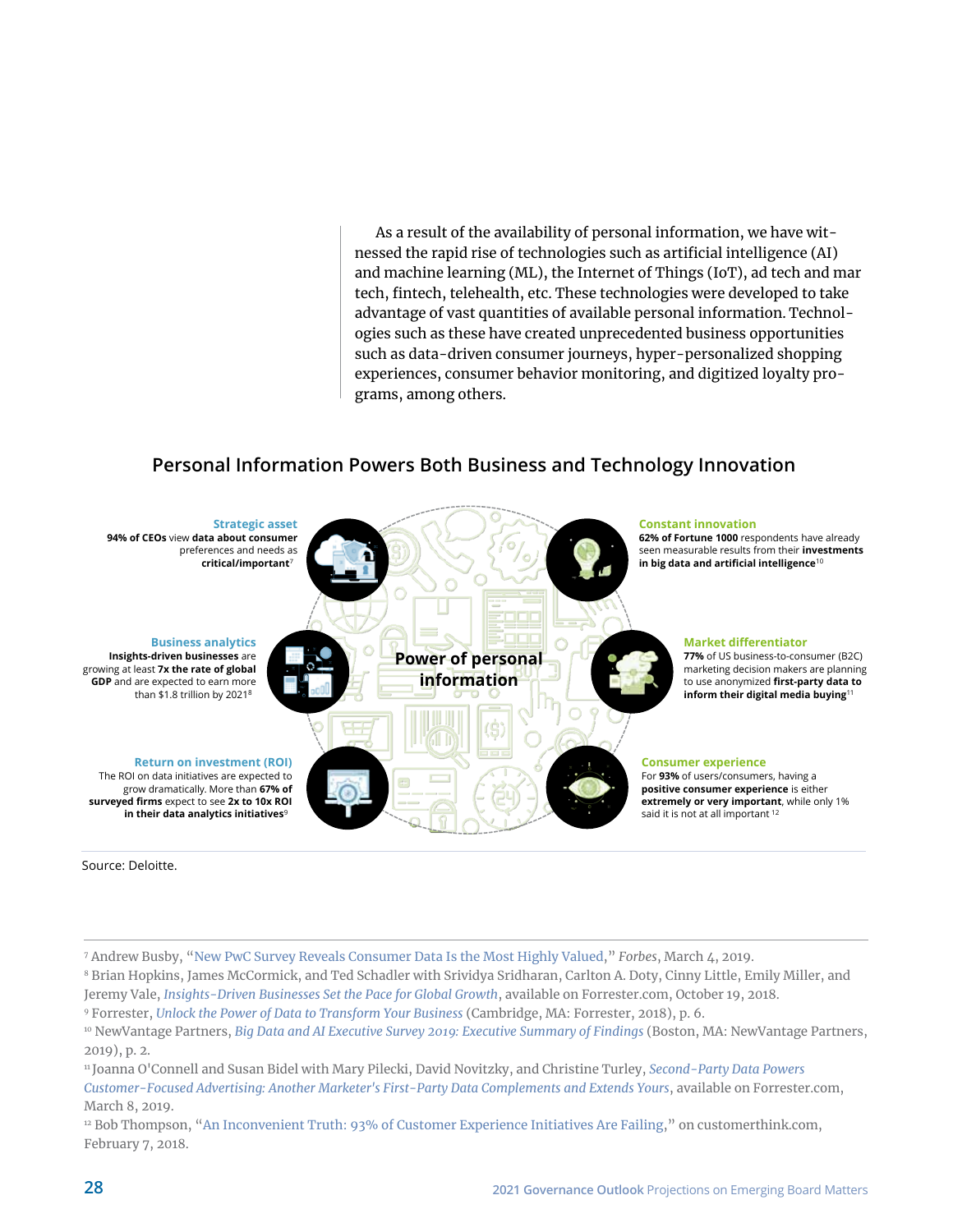#### **4. Businesses' digital focus and excess data collection will continue due to COVID-19.**

Unquestionably, COVID-19 has had worldwide consequences that have impacted many businesses, regardless of their industry. The inability to interact with consumers in person has forced organizations to rethink their business model and increase their emphasis on and investment in methods to enable digital interaction with consumers such as websites, mobile apps, social media, etc. While these digital abilities are helping some companies to survive and others to thrive during the pandemic, they are also significantly increasing the amount of data that is collected from and about consumers. This abundance of consumer data can have its advantages, including for use in emerging technologies such as artificial intelligence and machine learning. However, this proliferation of data can also significantly increase business risks associated with its misuse if appropriate data governance practices are not in place. In the future, organizations that continue to expand their digital interaction with consumers will also need to enhance their data governance capabilities to control personal information use.

#### **BOARD IMPLICATIONS**

The common thread across these trends is that privacy is becoming increasingly difficult and complex. Boards should understand that while leveraging consumer data is essential to business and technology innovation and growth, it also presents considerable brand risks. Being privacy-aware is therefore essential for today's board members. A study of 1,000 privacy professionals by Thomson Reuters found that 75 percent of board members who are generally engaged on privacy issues still "struggle to understand the implications of data privacy and protection obligations.<sup>"13</sup>

Below are some tips to assist board members in helping their organizations to unlock data's potential while managing consumers' increasing privacy expectations:

#### **1. Approach privacy holistically.**

Many organizations approach privacy in a very siloed manner. They address each privacy law, regulation, and standard individually, oftentimes spinning up teams and programs each time a new law or regulation passes. This approach is wildly inefficient, and very difficult and costly to maintain over time. It also promotes localized privacy practices, which can be a recipe for disaster for global organizations where consumers expect the same treatment.

The reality is that while each new privacy law or regulation typically has some differences, at their core, they often require similar capabilities and

In the future, organizations that continue to expand their digital interaction with consumers will also need to enhance their data governance capabilities to control personal information use.

<sup>13</sup> Thomson Reuters, *[Why Boards of Directors Need to Engage on Privacy Issues](https://www.virtualizationdemand.com/whitepaper/security/why-boards-of-directors-need-to-engage-on-privacy-issues/)*, June 13, 2019.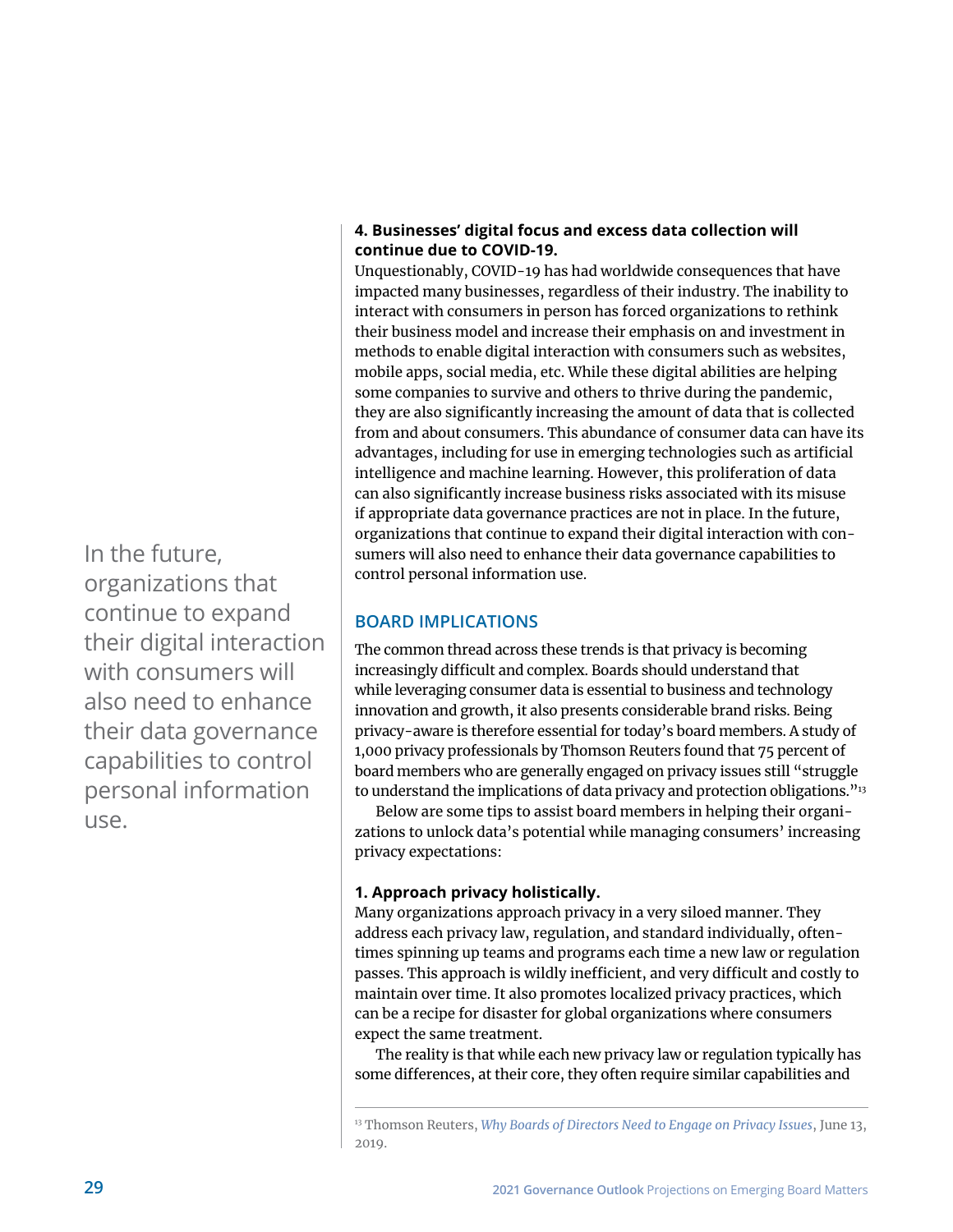practices. This situation has increasingly been the case over the last four years as GDPR and CCPA copycat laws have been passed. Therefore, boards should work with their management teams to build and implement privacy programs based on what is commonly required across privacy laws in the countries where they operate and only deviate from global standards based on business risk tolerance.

#### **2. Make privacy a part of the organization's brand.**

Oftentimes, organizations approach privacy as a compliance exercise. They check boxes because a privacy law or regulation says they must, putting the bare minimum in place to meet requirements. As outlined in the ang the bare minimum in place to meet requirements. As buttined in the graphic below, this compliance-only focus frequently leads to an overesti- $\parallel$  mation of the organization's privacy program maturity level.

#### The Privacy Maturity Model of the Future



Companies often overestimate the maturity of their privacy capabilities:

Source: Deloitte.

Consumers want organizations to respect their privacy and protect their personal information, not because a privacy law or regulation made them do it, but because it is the ethical thing to do. The privacy model of the future will therefore focus on achieving consumer centricity, where organizational actions are directly influenced by consumers' privacy expectations. Achieving this level of maturity will take a considerable investment in privacy programs, and many organizations are planning ahead. According to a survey conducted by FTI Consulting, 97 percent of organizations will increase their spending on data privacy in the coming year, with nearly one-third indicating plans to increase their budget between 90 percent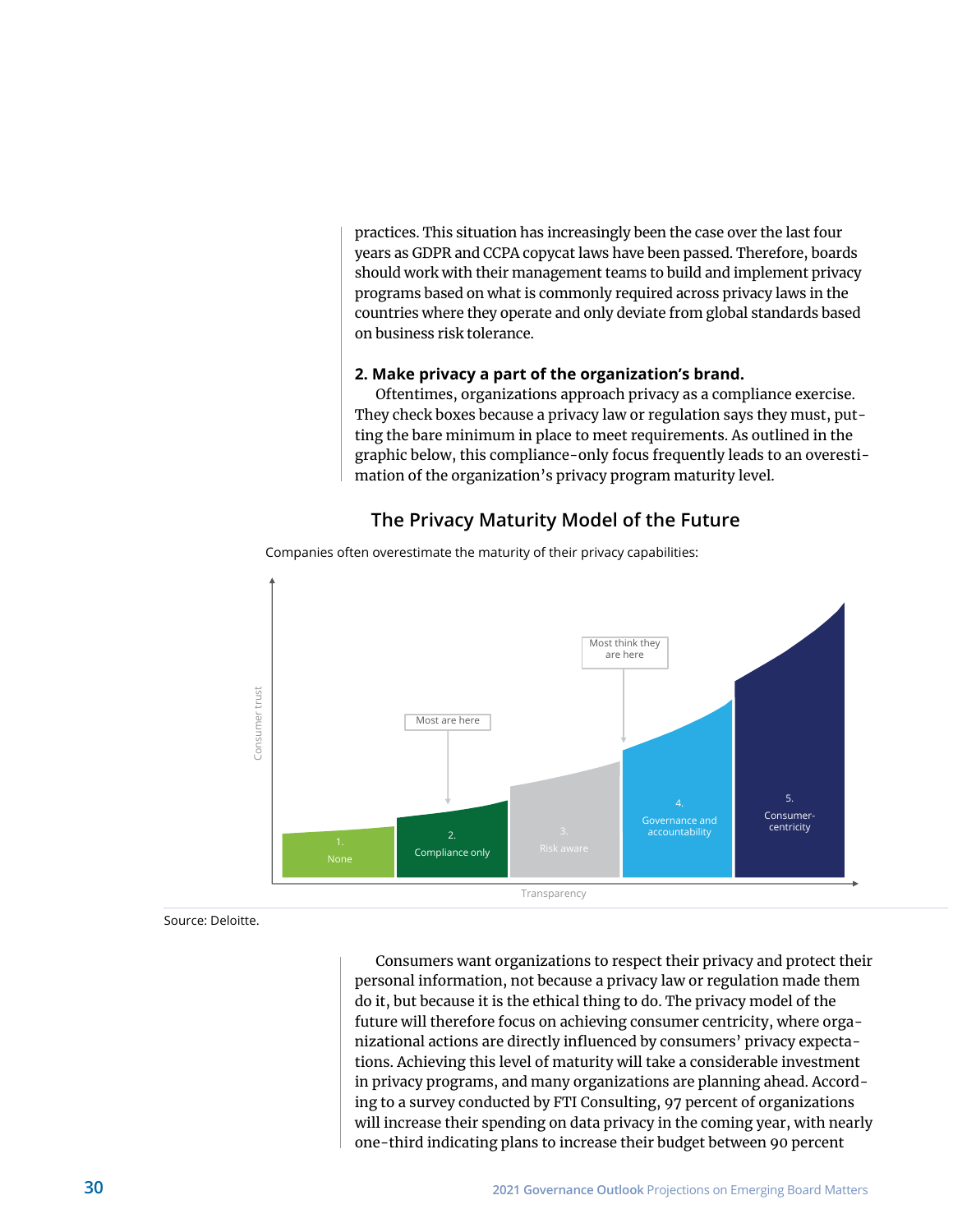and more than 100 percent.<sup>14</sup> Boards should therefore encourage organizations to make privacy a part of the very fabric of their business, their culture, and their brand to create a competitive advantage. For example, some organizations have taken out full-size, privacy-focused ads at airports, while others have made consumer privacy the focus of their commercials.

#### **3. Embed data privacy and governance into new and emerging technology "by design."**

There is no question that business and emerging technology innovation is essential to driving exponential growth. However, due to their use of personal information, emerging technologies are also inherently fraught with data governance, data privacy, and data protection risks. Agile software development and the need for speed to market introduce additional challenges and consistently lead to the protection of consumers' privacy and personal information being an afterthought. Boards should confirm that their organizations have the people, processes, and technologies necessary to embed privacy and personal information protection controls—such as governance over personal information use, sharing, sale, transfer, and retention—into technology innovation initiatives "by design." Boards should also ask their management teams to provide metrics related to privacy-by-design consultation requests and for data protection impact assessments for verification of proactive privacy planning related to new technology.

#### **4. Implement privacy technology to introduce automation.**

Compliance with the GDPR and CCPA took a significant amount of time and effort for many organizations. The capabilities demanded by the GDPR and CCPA required the establishment of many new processes, as well as updates to existing processes. Unfortunately, in many cases, companies waited too long to begin their compliance efforts. The result was, and in many cases still is, a heavy use of manual, unstructured, documentation-reliant privacy processes (e.g., Microsoft Office products). These manual processes may have worked to check the box and demonstrate compliance in the short term. However, as CCPA-like laws proliferate domestically and GDPR-like laws proliferate globally, these manual processes are unlikely to be sustainable and will become increasingly prone to failure due to unmanageable operational support volumes (e.g., for consumer individual-rights requests). Forward-looking organizations are investing in privacy-enabling technologies, including those that help with data discovery and cataloging, preference and consent management, individual rights management, and compliance monitoring and testing, among others. According to research conducted by Gartner, through 2022,

Boards should confirm that their organizations have privacy technology enablement strategies in place to introduce automation into currently manual processes.

<sup>&</sup>lt;sup>14</sup> FTI Consulting, "FTI Consulting Survey Shares Data Privacy Budget and Solutions [Forecast,](https://www.globenewswire.com/news-release/2020/05/19/2035547/0/en/FTI-Consulting-Survey-Shares-Data-Privacy-Budget-and-Solutions-Forecast.html)" press release on GlobeNewswire, May 19, 2020.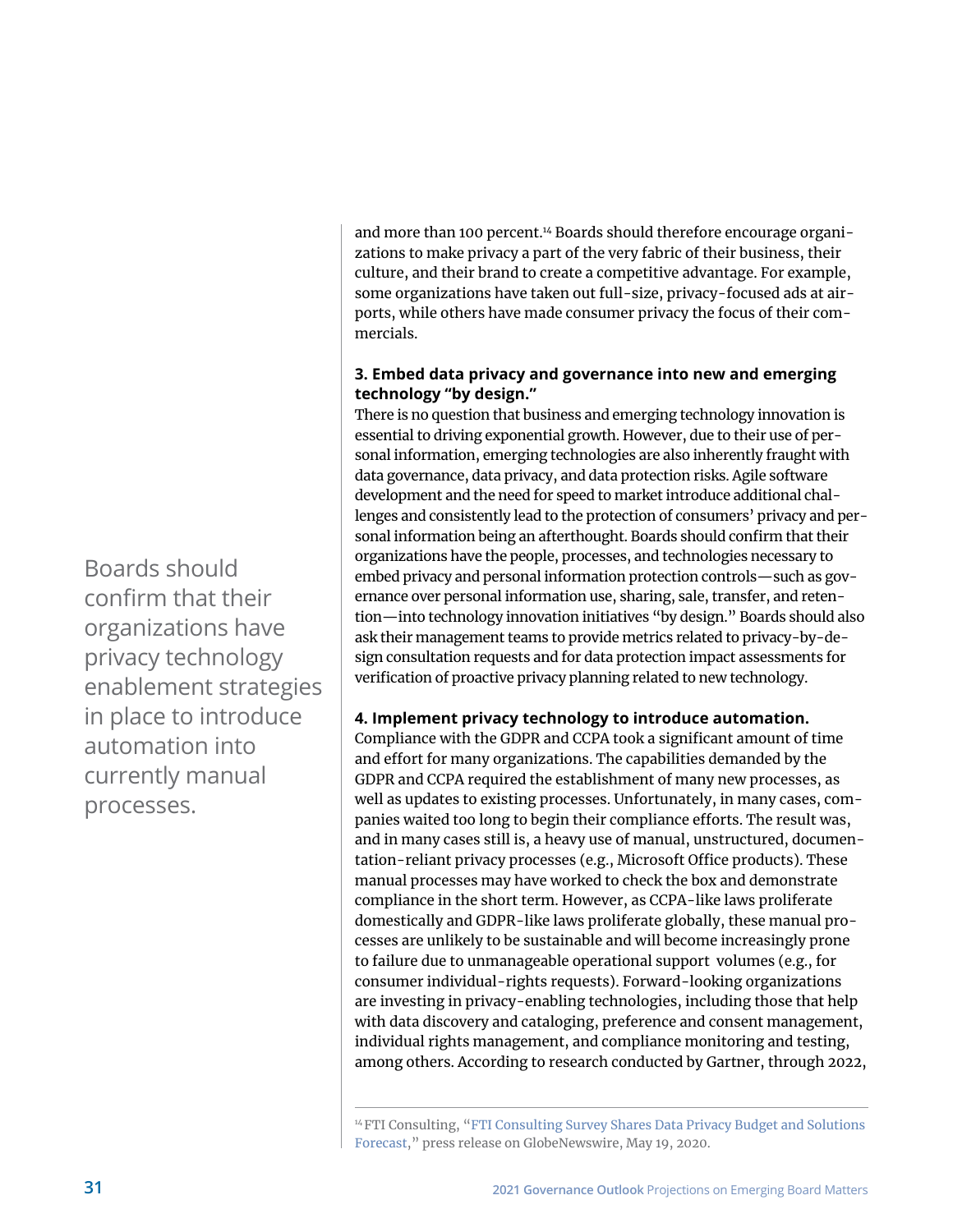privacy-driven spending on compliance tooling will rise to \$8 billion worldwide.15 Boards should confirm that their organizations have privacy technology enablement strategies in place to introduce automation into currently manual processes, reduce the likelihood of human error, decrease effort and costs, and increase efficiency. Boards should also ask their management teams for metrics on statistics such as the average consumer individual-rights request response time that demonstrate technology automation's effectiveness and benefits.

#### **5. Flip the script on artificial intelligence and machine learning.**

Privacy professionals tend to cringe when they hear the terms artificial intelligence and machine learning. Organizations use these technologies to ingest and process massive quantities of personal information, allowing organizations to make crucial (and in many cases automated) decisions related to consumers and about products to market or advertise, when to advertise them, how to advertise them, etc. This automated decision making can be in direct opposition to consumers' privacy rights, including those related to transparency and consumers' control over personal information processing. But could AI and ML actually be used to provide organizations with privacy benefits versus increased risk? For example, by using AI and ML could organizations ascertain whether consumers' individual-rights requests or preference changes and consent revocations are somehow related to marketing and advertising practices or privacy incidents or complaints?

Boards should encourage their organizations to investigate how AI and ML can potentially be utilized to provide valuable insights into consumer privacy behaviors that result from business practices, which could result in fewer consumer complaints, fewer consumer restrictions on personal information processing, and less-frequent consumer requests for deletion of personal information, among other positive outcomes.

#### **CONCLUSION**

Board members are expected to understand consumer privacy expectations well enough to credibly monitor and oversee organizational privacy and brand risks as well as the use of privacy as a competitive advantage. To do this, directors will need to motivate their organizations to approach privacy holistically, focus on data ethics vs. compliance, embed privacy into emerging technologies by design, and implement privacy technologies to automate manual processes. ■

<sup>15</sup> Gartner, ["Gartner Says Over 40% of Privacy Compliance Technology Will Rely on](https://www.gartner.com/en/newsroom/press-releases/2020-02-25-gartner-says-over-40-percent-of-privacy-compliance-technology-will-rely-on-artificial-intelligence-in-the-next-three-years#:~:text=May%2011%2D14-,Over%2040%25%20of%20privacy%20compliance%20technology%20will%20rely%20on%20artificial,%2C%20according%20to%20Gartner%2C%20Inc.&text=This%20is%20where%20the%20use,and%20manual%20workloads%20come%20in.)  [Artificial Intelligence in the Next Three Years,](https://www.gartner.com/en/newsroom/press-releases/2020-02-25-gartner-says-over-40-percent-of-privacy-compliance-technology-will-rely-on-artificial-intelligence-in-the-next-three-years#:~:text=May%2011%2D14-,Over%2040%25%20of%20privacy%20compliance%20technology%20will%20rely%20on%20artificial,%2C%20according%20to%20Gartner%2C%20Inc.&text=This%20is%20where%20the%20use,and%20manual%20workloads%20come%20in.)" press release, February 25, 2020.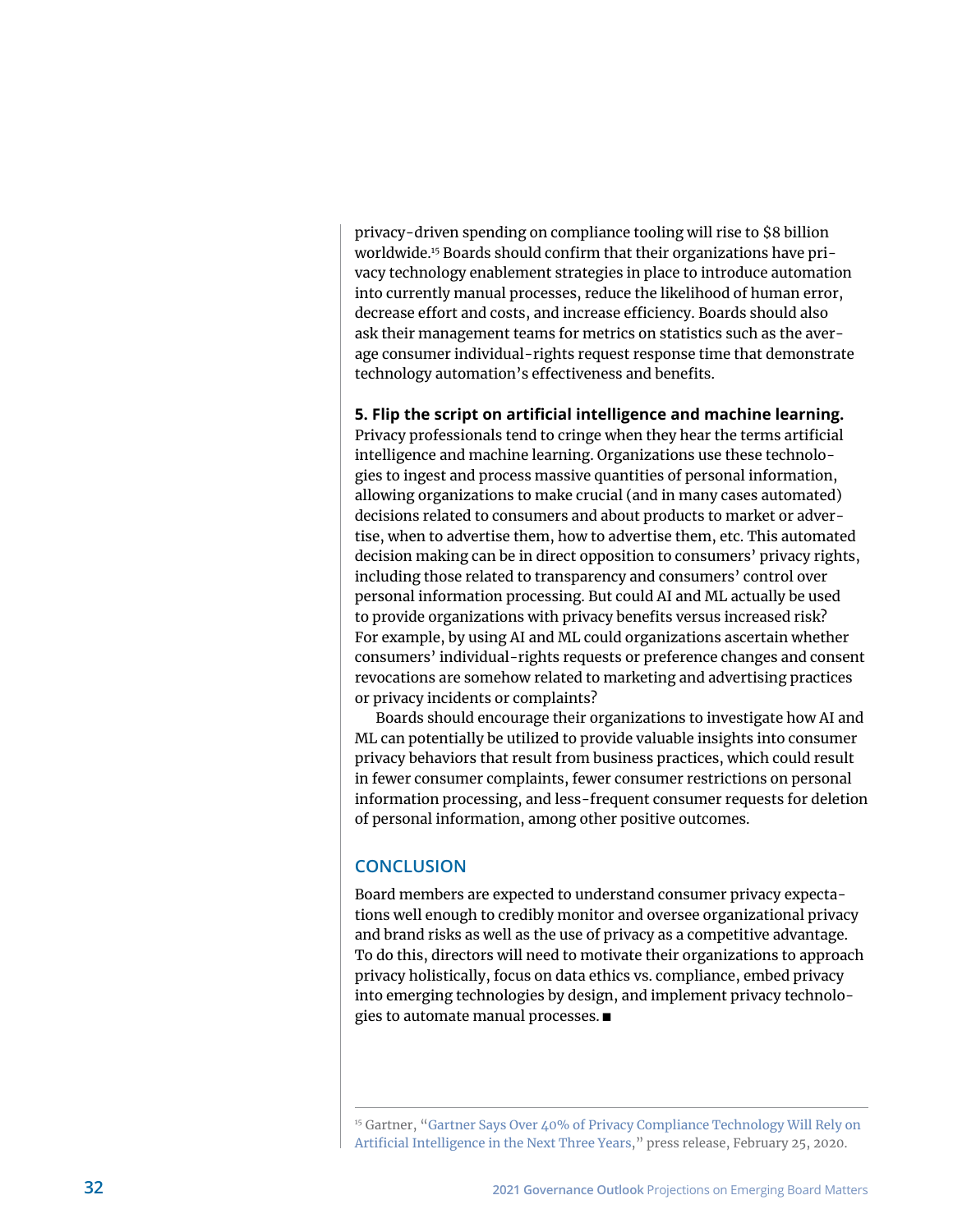#### **QUESTIONS FOR DIRECTORS TO ASK MANAGEMENT TEAMS**

- $\bullet$  What are we doing to stay ahead of the rapidly evolving legal and regulatory environment around privacy?
- How does our approach to privacy focus on consumers' expectations vs. the content of privacy laws and regulations?
- $\bullet$  How are we confirming that our use of emerging technologies is being done in an ethical manner and in a way that is consistent with our consumers' expectations?
- What are we doing about the proliferation of sensitive consumer data that has been caused by digital expansion and COVID-19?
- $\bullet$  What privacy technologies are we implementing to introduce automation into currently manual processes, reduce the likelihood of human error, decrease effort and costs, and increase efficiency?



Daniel P. Frank leads Deloitte & Touche LLP's Privacy service offering in the United States. His professional experience includes more than 23 years in cybersecurity.

This publication contains general information only and Deloitte is not, by means of this publication, rendering accounting, business, financial, investment, legal, tax, or other professional advice or services. This publication is not a substitute for such professional advice or services, nor should it be used as a basis for any decision or action that may affect your business. Before making any decision or taking any action that may affect your business, you should consult a qualified professional advisor.

Deloitte shall not be responsible for any loss sustained by any person who relies on this publication.

#### **About Deloitte**

Deloitte refers to one or more of Deloitte Touche Tohmatsu Limited, a UK private company limited by guarantee ("DTTL"), its network of member firms, and their related entities. DTTL and each of its member firms are legally separate and independent entities. DTTL (also referred to as "Deloitte Global") does not provide services to clients. In the United States, Deloitte refers to one or more of the US member firms of DTTL, their related entities that operate using the "Deloitte" name in the United States and their respective affiliates. Certain services may not be available to attest clients under the rules and regulations of public accounting. Please see www.deloitte. com/about to learn more about our global network of member firms.

Copyright © 2020 Deloitte Development LLC. All rights reserved.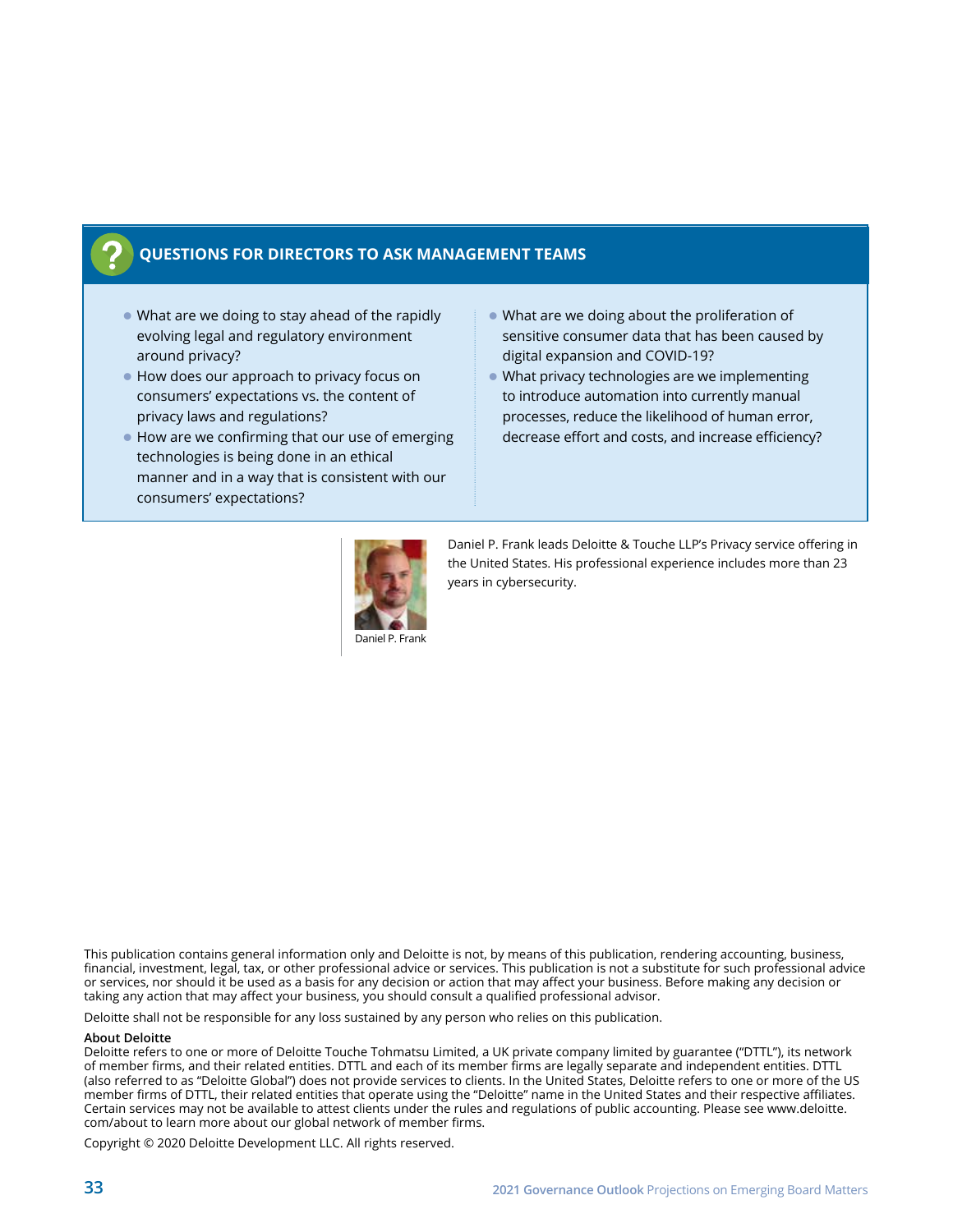## **Contributing Partners**

<span id="page-12-0"></span>





## **Weil**

**BAKER TILLY VIRCHOW KRAUSE LLP (BAKER TILLY)** is a leading advisory, tax, and assurance firm whose specialized professionals guide clients through an ever-changing business world, helping them win now and anticipate tomorrow. Headquartered in Chicago, Baker Tilly, and its affiliated entities, have operations in North America, South America, Europe, Asia, and Australia. Baker Tilly is an independent member of Baker Tilly International, a worldwide network of independent accounting and business advisory firms in 145 territories, with 34,700 professionals. The combined worldwide revenue of independent member firms is \$3.6 billion. Visit [bakertilly.com](https://www.bakertilly.com/) or join the conversation on [LinkedIn](https://www.linkedin.com/company/bakertillyus), [Facebook](https://www.facebook.com/BakerTillyCareers/), and [Twitter](https://twitter.com/bakertillyus).

**BROADRIDGE**, a global fintech leader and S&P 500® company with \$4 billion in revenues, provides communications, technology, data, and analytics to drive business transformation. Our solutions help our clients, including corporations, enrich engagement, navigate compliance, and optimize efficiency to get ahead of today's challenges and capitalize on what's next.

**DELOITTE** provides industry-leading advisory, consulting, audit, and tax services to many of the world's most admired brands, including nearly 90% of the Fortune 500® and more than 7,000 private companies. Our people come together for the greater good and work across the industry sectors that drive and shape today's marketplace — delivering measurable and lasting results that help reinforce public trust in our capital markets, inspire clients to see challenges as opportunities to transform and thrive, and help lead the way toward a stronger economy and a healthier society. Deloitte is proud to be part of the largest global professional services network serving our clients in the markets that are most important to them. Now celebrating 175 years of service, our network of member firms spans more than 150 countries and territories. Learn how Deloitte's more than 330,000 people worldwide connect for impact at [www.deloitte.com](https://www2.deloitte.com/us/en.html).

**WEIL, GOTSHAL & MANGES LLP**, Founded in 1931, has been a preeminent provider of legal services for more than 80 years. With approximately 1,100 lawyers in offices on three continents, Weil has been a pioneer in establishing a geographic footprint that has allowed the firm to partner with clients wherever they do business. The firm's four departments, Corporate, Litigation, Business Finance & Restructuring, and Tax, Executive Compensation & Benefits, and more than two dozen practice groups are consistently recognized as leaders in their respective fields. Weil has become a highly visible leader among major law firms for its innovative diversity and pro bono initiatives, the product of a comprehensive and long-term commitment which has ingrained these values into our culture. Our proven, demonstrated experience allows the firm to provide clients with unmatched legal services. Please see [www.weil.com](https://www.weil.com/) for more information, including awards and rankings.